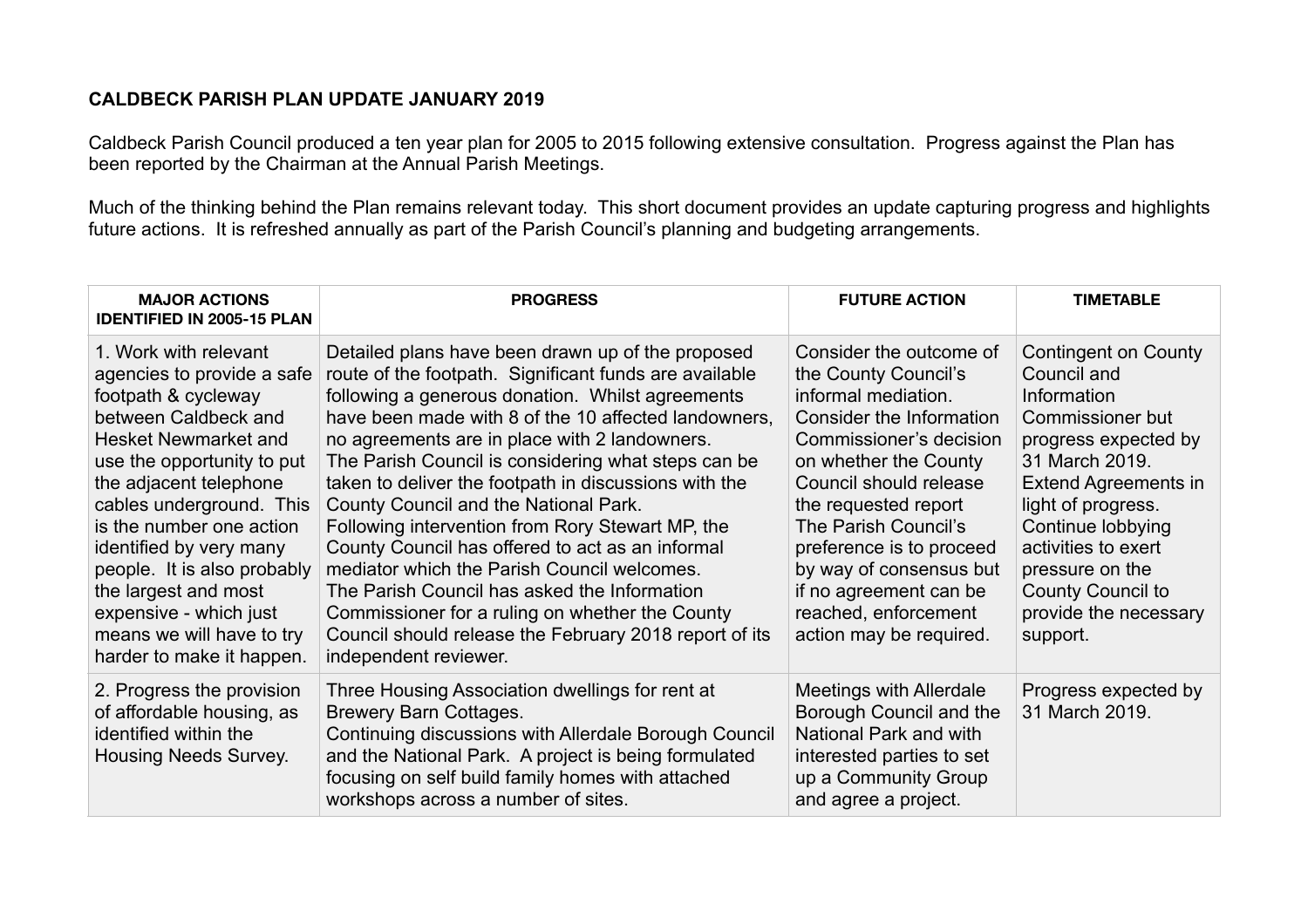| <b>MAJOR ACTIONS</b><br><b>IDENTIFIED IN 2005-15 PLAN</b>                                                 | <b>PROGRESS</b>                                                                                                                                                                                                                                                                                                                                                                                                                                                                             | <b>FUTURE ACTION</b>                                                                                | <b>TIMETABLE</b>                                                                                                                                |
|-----------------------------------------------------------------------------------------------------------|---------------------------------------------------------------------------------------------------------------------------------------------------------------------------------------------------------------------------------------------------------------------------------------------------------------------------------------------------------------------------------------------------------------------------------------------------------------------------------------------|-----------------------------------------------------------------------------------------------------|-------------------------------------------------------------------------------------------------------------------------------------------------|
| 3. Promote the<br>preservation of important<br>facilities and amenities<br>identified within the Plan.    | Following potential closure of Caldbeck shop late 2015,<br>the Parish Council called a public meeting to save it.<br>Caldbeck and Hesket Newmarket Village shops<br>successfully operating.<br>Doctors' Surgery highly regarded.<br>The Parish Council considered future options to save<br>bus route without success. Some routes withdrawn<br>following ending of County Council subsidies. Tysons<br>now provide services on Tuesday & Wednesday to<br>Wigton and Carlisle respectively. | Further consideration of<br>public transport facilities<br>and tailored services to<br>meet needs.  |                                                                                                                                                 |
| 4. Investigate provision of<br>public WCs, including<br>disabled, in Hesket<br>Newmarket and<br>Caldbeck. | Disabled toilet access at Caldbeck Methodist Chapel.<br>An 'all ability' toilet facility is available in St<br>Kentigern's church, Caldbeck, when the church is<br>open - daily, around 9am to 5pm, but may vary in<br>the Winter.<br>No facilities for Hesket Newmarket.                                                                                                                                                                                                                   | <b>Explore the scope for</b><br>supporting facilities in<br><b>Hesket Newmarket</b>                 |                                                                                                                                                 |
| 5. Promote a local<br>chiropody service,<br>preferably through the<br>Surgery.                            | Available via Northern Fells Group. Also separate<br>provider advertises in Parish Magazine. Caldbeck<br>Surgery provide chiropody services, including as part<br>of diabetes annual reviews.                                                                                                                                                                                                                                                                                               |                                                                                                     |                                                                                                                                                 |
| 6. Press for winter gritting<br>of main through routes.                                                   | Winter gritting route extended from Caldbeck along<br>unclassified road to Howbeck, Hesket Newmarket.<br>Snow clearing budget for other routes established.<br>The Parish Council and Castle Sowerby Parish Council<br>have lobbied for extending gritting from Howbeck to<br>Millhouse and the B5305.                                                                                                                                                                                      | Maintain provision for<br>snow clearing of minor<br>roads not on County<br>Council gritting routes. | Repeat joint lobbying<br>with Castle Sowerby to<br>inform County Council<br>three yearly review of<br>gritting routes by 30<br><b>June 2019</b> |
| 7. Pursue local provision<br>of adult education.                                                          | Various services provided via Northern Fells Group.                                                                                                                                                                                                                                                                                                                                                                                                                                         |                                                                                                     |                                                                                                                                                 |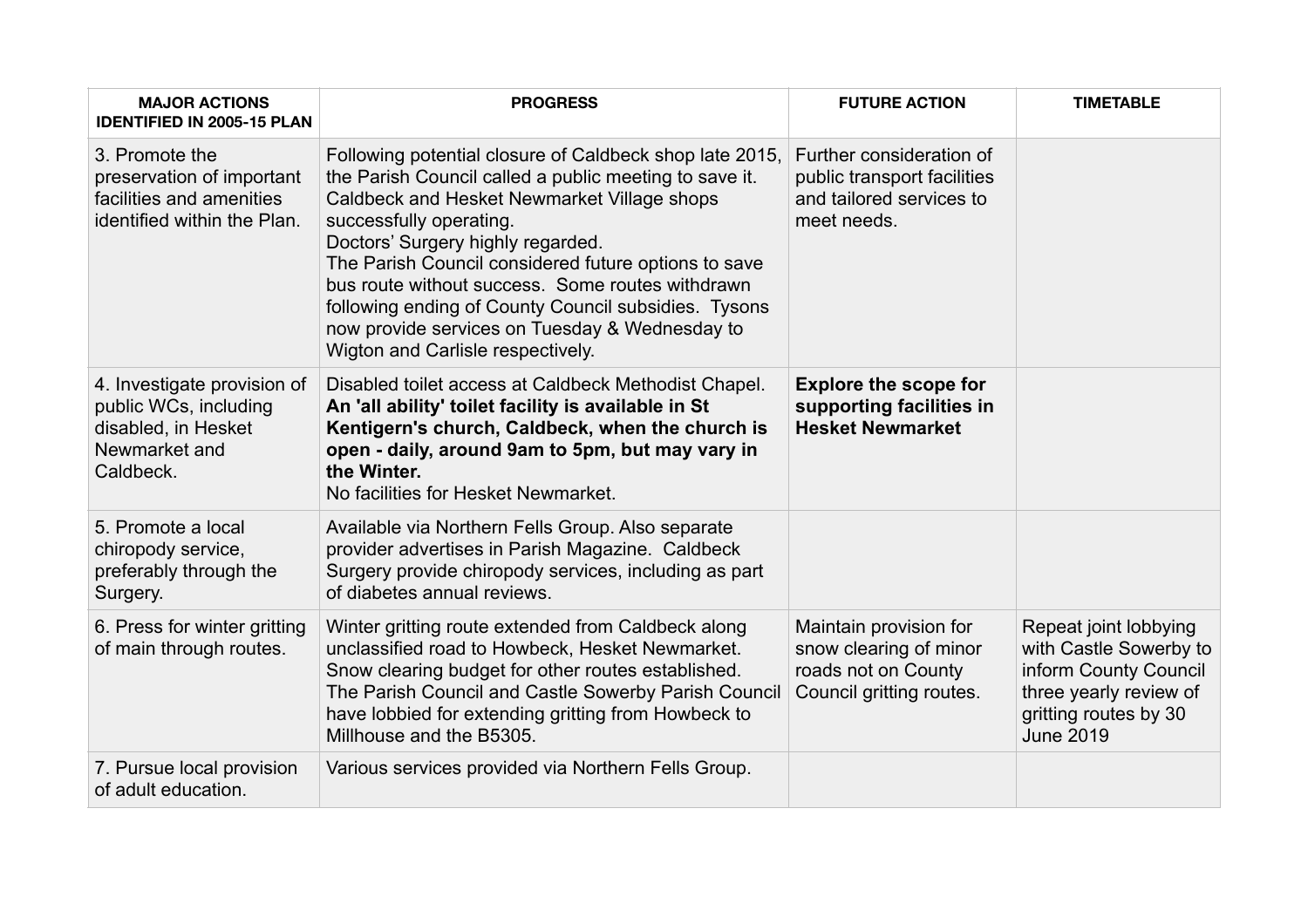| <b>MAJOR ACTIONS</b><br><b>IDENTIFIED IN 2005-15 PLAN</b>                              | <b>PROGRESS</b>                                                                                                                                                                                                                                                                                                                                                                                                                                                                                                                             | <b>FUTURE ACTION</b>                                                                                                                                                                                                                    | <b>TIMETABLE</b> |
|----------------------------------------------------------------------------------------|---------------------------------------------------------------------------------------------------------------------------------------------------------------------------------------------------------------------------------------------------------------------------------------------------------------------------------------------------------------------------------------------------------------------------------------------------------------------------------------------------------------------------------------------|-----------------------------------------------------------------------------------------------------------------------------------------------------------------------------------------------------------------------------------------|------------------|
| 8. Discuss with the Police<br>Authority, contact with and<br>support of the community. | Police reporting arrangements have changed with<br>PCSOs no longer reporting to Parish Council meetings<br>and attending when duties permit. Quarterly meetings<br>with PCSOs for all Parish Councils were prosed as an<br>alternative but have not proved effective and have<br>been abandoned.<br>The Clerk receives information from community links<br>which are passed on to Parish Councillors when<br>directly relevant.<br>The Police and Crime Commissioner's newsletters are<br>circulated which provide an overview of activity. | Continue using Cumbria<br><b>Police Community</b><br>Messages Service.                                                                                                                                                                  |                  |
| 9. Support the Northern<br>Fells Group.                                                | Parish Council represented on Northern Fells Group.<br>Annual donation to Northern Fells Group (minibus)<br>included in Parish Council budget.                                                                                                                                                                                                                                                                                                                                                                                              | Continued funding<br>included in budget.                                                                                                                                                                                                |                  |
| 10. Contact mobile phone<br>providers about the<br>potential for a local mast.         | Actions taken to support digital inclusion.<br>Vodafone femtocells provided at 4 locations in<br>Caldbeck.<br>New phone masts now at Newlands Hesket<br>Newmarket and Berrier.<br>Support of Northern Fells Broadband.<br>Support for additional mobile masts.<br>Support of new technologies such as home based 4G.                                                                                                                                                                                                                        | Support of new initiatives<br>and technologies where<br>appropriate.<br>Continued support for<br><b>Northern Fells</b><br>Broadband.<br>Continued promotion<br>of digital inclusion for<br><b>Caldbeck Parish Council</b><br>residents. |                  |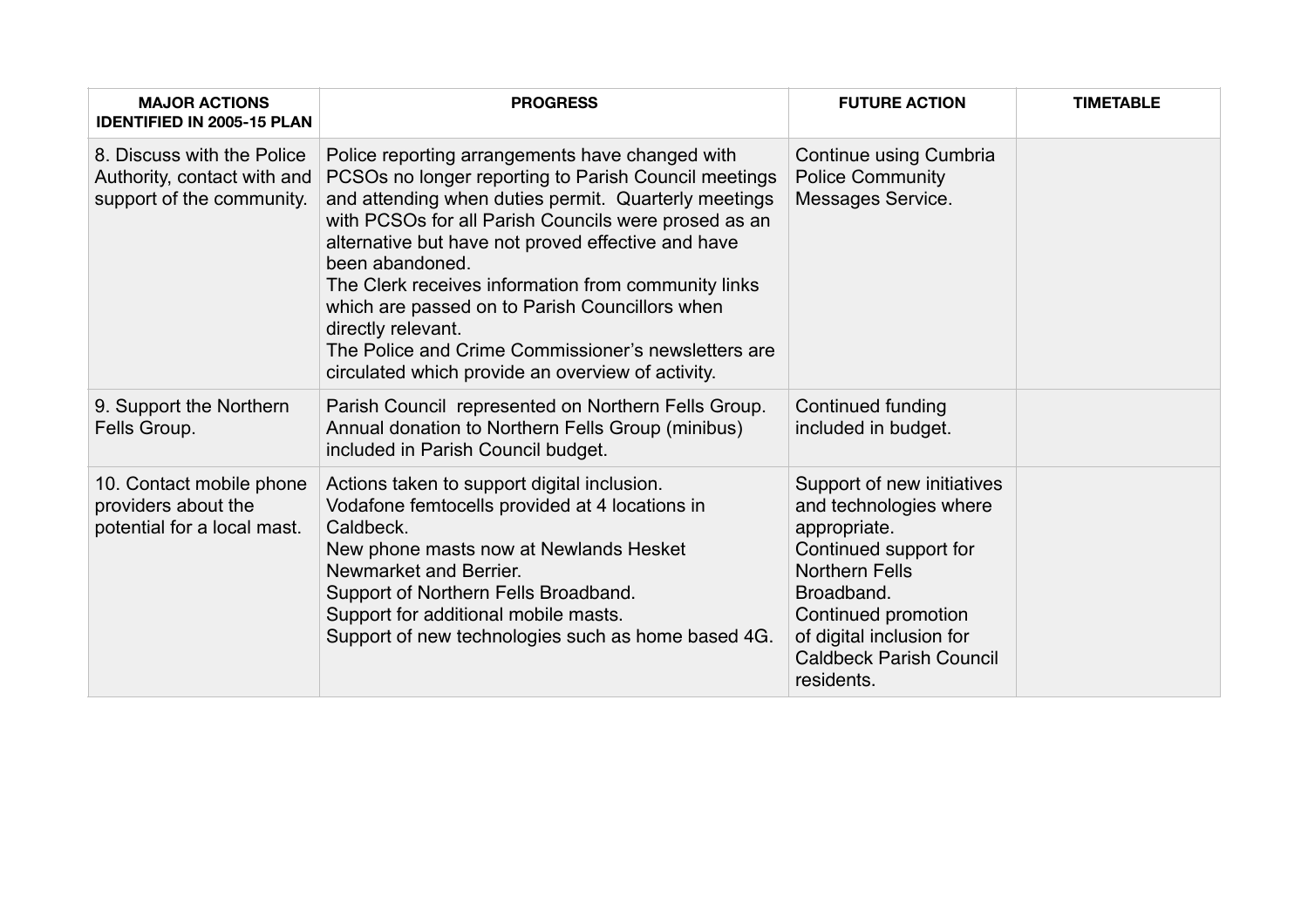| <b>MAJOR ACTIONS</b><br><b>IDENTIFIED IN 2005-15 PLAN</b>                                                                                                                                                                                                                                                                                          | <b>PROGRESS</b>                                                                                                                                                                                                                                                                                                                                                                                                                                                                                                                                                                                                                                            | <b>FUTURE ACTION</b>                                                                                                                                                                                                                                                         | <b>TIMETABLE</b>                                                                          |
|----------------------------------------------------------------------------------------------------------------------------------------------------------------------------------------------------------------------------------------------------------------------------------------------------------------------------------------------------|------------------------------------------------------------------------------------------------------------------------------------------------------------------------------------------------------------------------------------------------------------------------------------------------------------------------------------------------------------------------------------------------------------------------------------------------------------------------------------------------------------------------------------------------------------------------------------------------------------------------------------------------------------|------------------------------------------------------------------------------------------------------------------------------------------------------------------------------------------------------------------------------------------------------------------------------|-------------------------------------------------------------------------------------------|
| 11. Establish a Parish<br>web-site.<br>(Bold text amendments<br>added January 2019).                                                                                                                                                                                                                                                               | Parish website established.<br>For 2019 full agendas will continue to be posted on<br>the two notice boards in Caldbeck and the notice<br>board in Hesket Newmarket. Meeting dates/venues<br>and full contact details will be posted on the notice<br>board in Fellside. Agendas will be published on<br>the website.                                                                                                                                                                                                                                                                                                                                      | <b>Extend use of Parish</b><br>Website, including using<br>website for agendas<br>rather than all notice<br>boards.<br><b>Consider messaging</b><br>arrangements to alert<br>parishioners to Parish<br><b>Council news items/</b><br>publication of agendas<br>and papers.   | Consult on using<br>website for agendas<br>rather than all notice<br>boards 31 March 2019 |
| 12. Parish Council always<br>to bear in mind the<br>preservation of the rural<br>character of the Parish,<br>and its conservation<br>areas, when considering<br>planning applications.<br>Influence the planning<br>authority to take this into<br>account also.<br>Seek to safeguard the<br><b>Parish's environment</b><br>(added December 2018). | The Parish Council has sought to respond in<br>accordance with these principles when considering<br>planning applications and provide timely, appropriate<br>comments to the planning authorities.<br>Local residential criteria extended to include Northern<br>Fells Group and neighbouring parishes.<br>Restoration work completed on Caldbeck historic<br>signpost. Restoration underway on Hesket Newmarket<br>historic signposts.<br>Ongoing discussions with the National Park regarding<br>surplus land including Hesket Newmarket green and<br>village carparks. The Parish Council has made an<br>offer for the land and is awaiting a response. | The Parish Council will<br>continue to follow this<br>approach in responding<br>to future planning<br>applications.<br>Further restoration work<br>to be undertaken of<br>historic signposts.<br>Conclude purchase of<br>surplus National Park<br>land if offer is accepted. | Ongoing<br>By 31 January 2019<br>By 31 March 2019                                         |
| 13. Encourage the<br>formation of a Red<br><b>Squirrel Conservation</b><br>Group                                                                                                                                                                                                                                                                   | Group formed, Rosemary Bailey main contact.<br>The Parish Council has supported with a small<br>donation.                                                                                                                                                                                                                                                                                                                                                                                                                                                                                                                                                  |                                                                                                                                                                                                                                                                              |                                                                                           |